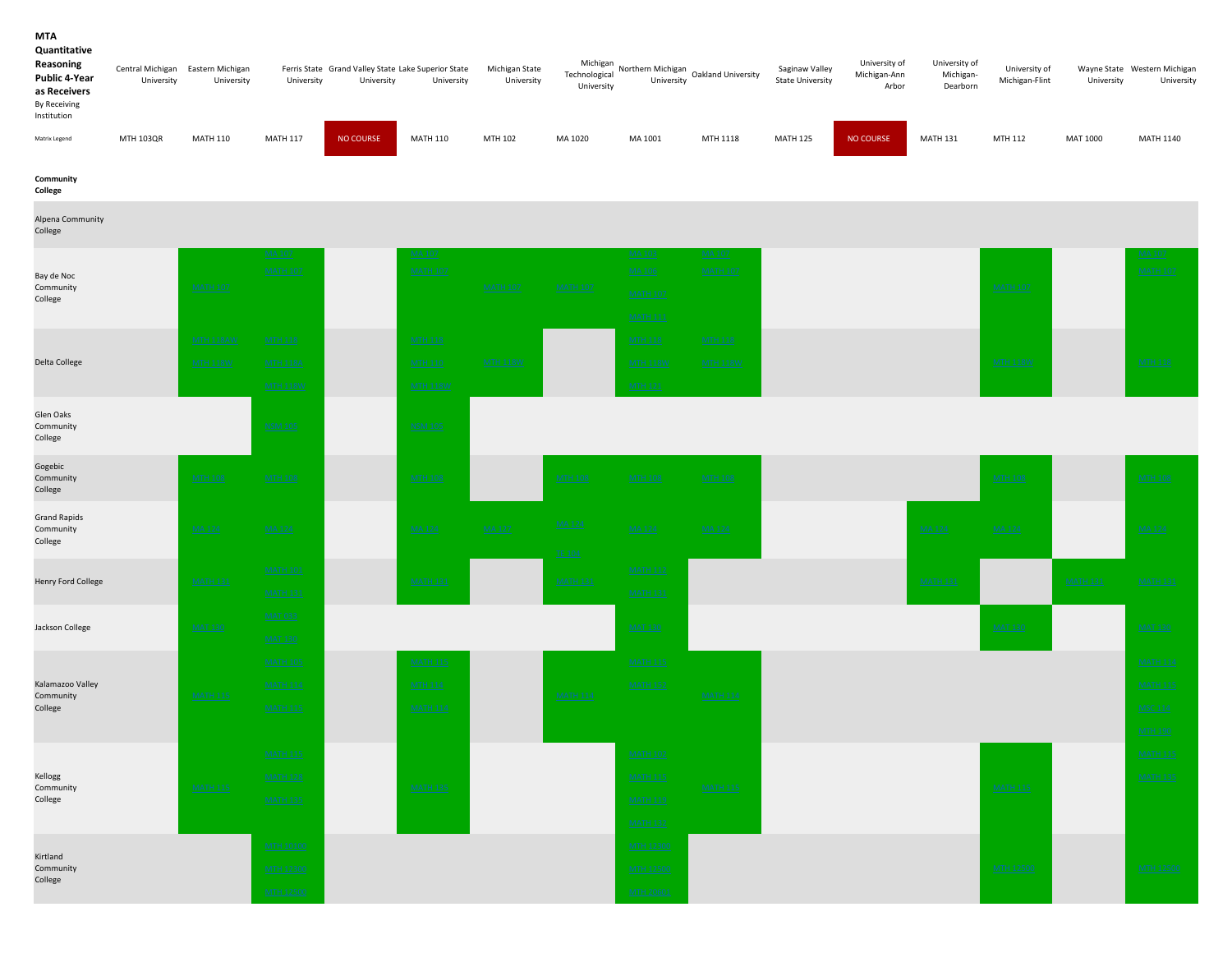#### MTA Quantitative

| Reasoning<br>Public 4-Year<br>as Receivers<br>By Receiving<br>Institution | University       | Central Michigan Eastern Michigan<br>University | University                          | Ferris State Grand Valley State Lake Superior State<br>University | University                          | Michigan State<br>University | Michigan<br>Technological<br>University | University                         | Northern Michigan<br>Cakland University | Saginaw Valley<br><b>State University</b> | University of<br>Michigan-Ann<br>Arbor | University of<br>Michigan-<br>Dearborn | University of<br>Michigan-Flint | University      | Wayne State Western Michigan<br>University |
|---------------------------------------------------------------------------|------------------|-------------------------------------------------|-------------------------------------|-------------------------------------------------------------------|-------------------------------------|------------------------------|-----------------------------------------|------------------------------------|-----------------------------------------|-------------------------------------------|----------------------------------------|----------------------------------------|---------------------------------|-----------------|--------------------------------------------|
| Matrix Legend                                                             | <b>MTH 103QR</b> | <b>MATH 110</b>                                 | <b>MATH 117</b>                     | NO COURSE                                                         | <b>MATH 110</b>                     | MTH 102                      | MA 1020                                 | MA 1001                            | MTH 1118                                | <b>MATH 125</b>                           | <b>NO COURSE</b>                       | <b>MATH 131</b>                        | MTH 112                         | MAT 1000        | <b>MATH 1140</b>                           |
| Lake Michigan<br>College                                                  | <b>MATH 123</b>  | <b>MATH 123</b>                                 | <b>MATH 123</b>                     |                                                                   | <b>MATH 123</b>                     |                              | <b>MATH 123</b>                         | <b>MATH 123</b>                    |                                         |                                           |                                        |                                        | <b>MATH 123</b>                 |                 | <b>MATH 123</b>                            |
|                                                                           |                  |                                                 | <b>MATH 105</b>                     |                                                                   |                                     |                              |                                         | <b>MATH 105</b>                    |                                         |                                           |                                        |                                        | <b>MATH 119</b>                 |                 | <b>MATH 118</b>                            |
| Lansing                                                                   |                  |                                                 | <b>MATH 106</b>                     |                                                                   |                                     |                              |                                         | <b>MATH 119</b>                    |                                         |                                           |                                        |                                        | <b>MATH 130</b>                 |                 | <b>MATH 119</b>                            |
| Community<br>College                                                      | <b>MATH 119</b>  | <b>MATH 119</b>                                 | <b>MATH 119</b>                     |                                                                   | <b>MATH 119</b>                     |                              |                                         |                                    |                                         |                                           |                                        |                                        |                                 |                 | <b>MATH 128</b>                            |
|                                                                           |                  |                                                 | <b>MATH 128</b>                     |                                                                   |                                     |                              |                                         |                                    |                                         |                                           |                                        |                                        |                                 |                 |                                            |
| Macomb<br>Community<br>College                                            |                  | <b>MATH 1100</b>                                | <b>MATH 1100</b>                    |                                                                   | <b>MATH 1100</b>                    |                              | <b>MATH 1100</b>                        | <b>MATH 1100</b>                   | <b>MATH 1100</b>                        |                                           |                                        | <b>MATH 1100</b>                       | <b>MATH 1100</b>                |                 | <b>MATH 1100</b>                           |
|                                                                           |                  |                                                 |                                     |                                                                   |                                     |                              |                                         | <b>AAP 120</b>                     |                                         |                                           |                                        |                                        |                                 |                 |                                            |
| Mid Michigan<br>College                                                   |                  | <b>MAT 114</b>                                  | <b>MAT 114</b>                      |                                                                   |                                     |                              | <b>MAT 114</b>                          | <b>MAT 114</b>                     |                                         |                                           |                                        |                                        | <b>MAT 114</b>                  | <b>MAT 114</b>  | <b>MAT 114</b>                             |
|                                                                           |                  |                                                 |                                     |                                                                   |                                     |                              |                                         | <b>MATH 114</b>                    |                                         |                                           |                                        |                                        |                                 |                 |                                            |
| Monroe County<br>Community<br>College                                     |                  | <b>MATH 154</b>                                 | <b>MATH 154</b>                     |                                                                   |                                     |                              |                                         | <b>MATH 154</b>                    | <b>MATH 154</b>                         |                                           |                                        | <b>MATH 154</b>                        |                                 |                 | <b>MATH 154</b>                            |
| Montcalm<br>Community<br>College                                          |                  | <b>MATH 102</b>                                 | <b>MATH 102</b>                     |                                                                   | <b>MATH 102</b>                     |                              | <b>MATH 102</b>                         | <b>MATH 102</b>                    | <b>MATH 102</b>                         |                                           |                                        |                                        |                                 | <b>MATH 102</b> | <b>MATH 102</b>                            |
| Mott Community                                                            |                  |                                                 | <b>MATH 105</b>                     |                                                                   |                                     |                              |                                         |                                    |                                         |                                           |                                        |                                        |                                 |                 |                                            |
| College                                                                   |                  | <b>MATH 115</b>                                 | <b>MATH 115</b>                     |                                                                   |                                     |                              |                                         | <b>MATH 115</b>                    |                                         |                                           |                                        | <b>MATH 165</b>                        |                                 |                 |                                            |
| Muskegon<br>Community<br>College                                          |                  | <b>MATH 107A</b>                                | <b>MATH 107</b><br><b>MATH 107A</b> |                                                                   | <b>MATH 107</b><br><b>MATH 107A</b> | <b>MATH 107A</b>             | <b>MATH 107A</b>                        | <b>MATH 107A</b>                   | <b>MATH 107</b><br><b>MATH 107A</b>     |                                           |                                        |                                        | <b>MATH 107A</b>                |                 | <b>MATH 107</b><br><b>MATH 107A</b>        |
|                                                                           |                  |                                                 | <b>MATH 100</b>                     |                                                                   | <b>MTH 114</b>                      |                              |                                         | <b>MATH 128</b>                    |                                         |                                           |                                        |                                        |                                 |                 |                                            |
|                                                                           |                  |                                                 | <b>MATH 108</b>                     |                                                                   | <b>MATH 128</b>                     |                              |                                         | <b>MATH 140</b>                    |                                         |                                           |                                        |                                        |                                 |                 |                                            |
| North Central<br>Michigan College                                         |                  | <b>MATH 128</b>                                 | <b>MATH 114</b>                     |                                                                   |                                     |                              |                                         |                                    |                                         |                                           |                                        |                                        | <b>MATH 128</b>                 |                 | <b>MTH 114</b>                             |
|                                                                           |                  |                                                 | <b>MATH 128</b>                     |                                                                   |                                     |                              |                                         |                                    |                                         |                                           |                                        |                                        |                                 |                 |                                            |
|                                                                           |                  |                                                 | <b>MTH 114</b>                      |                                                                   |                                     |                              |                                         |                                    |                                         |                                           |                                        |                                        |                                 |                 |                                            |
| Northwestern                                                              |                  |                                                 | <b>BUS 105</b>                      |                                                                   |                                     |                              |                                         | <b>MTH 120</b>                     |                                         |                                           |                                        |                                        |                                 |                 | <b>MTH 120</b>                             |
| Michigan College                                                          |                  |                                                 | <b>MTH 120</b>                      |                                                                   |                                     |                              |                                         |                                    |                                         |                                           |                                        |                                        |                                 |                 |                                            |
| Oakland<br>Community<br>College                                           |                  | <b>MAT 1525</b>                                 | <b>MAT 1125</b><br><b>MAT 1525</b>  |                                                                   |                                     | MAT 1125                     | MAT 1525                                | <b>MAT 1070</b><br><b>MAT 1525</b> |                                         |                                           |                                        | <b>MAT 1525</b>                        | MAT 1525                        |                 | <u>MAT 1525</u>                            |
| Schoolcraft College                                                       |                  | <b>MATH 111</b>                                 | <b>MATH 111</b>                     |                                                                   | <b>MATH 111</b>                     |                              |                                         | <b>MATH 111</b>                    |                                         |                                           |                                        | <b>MATH 111</b>                        | <b>MATH 111</b>                 |                 |                                            |
| Southwestern                                                              |                  |                                                 | <b>MATH 102</b>                     |                                                                   |                                     |                              |                                         | <b>MATH 102</b>                    |                                         |                                           |                                        |                                        |                                 |                 | <b>MATH 128</b>                            |
| Michigan College                                                          |                  |                                                 | <b>MATH 128</b>                     |                                                                   |                                     |                              |                                         | <b>MATH 128</b>                    |                                         |                                           |                                        |                                        |                                 |                 |                                            |